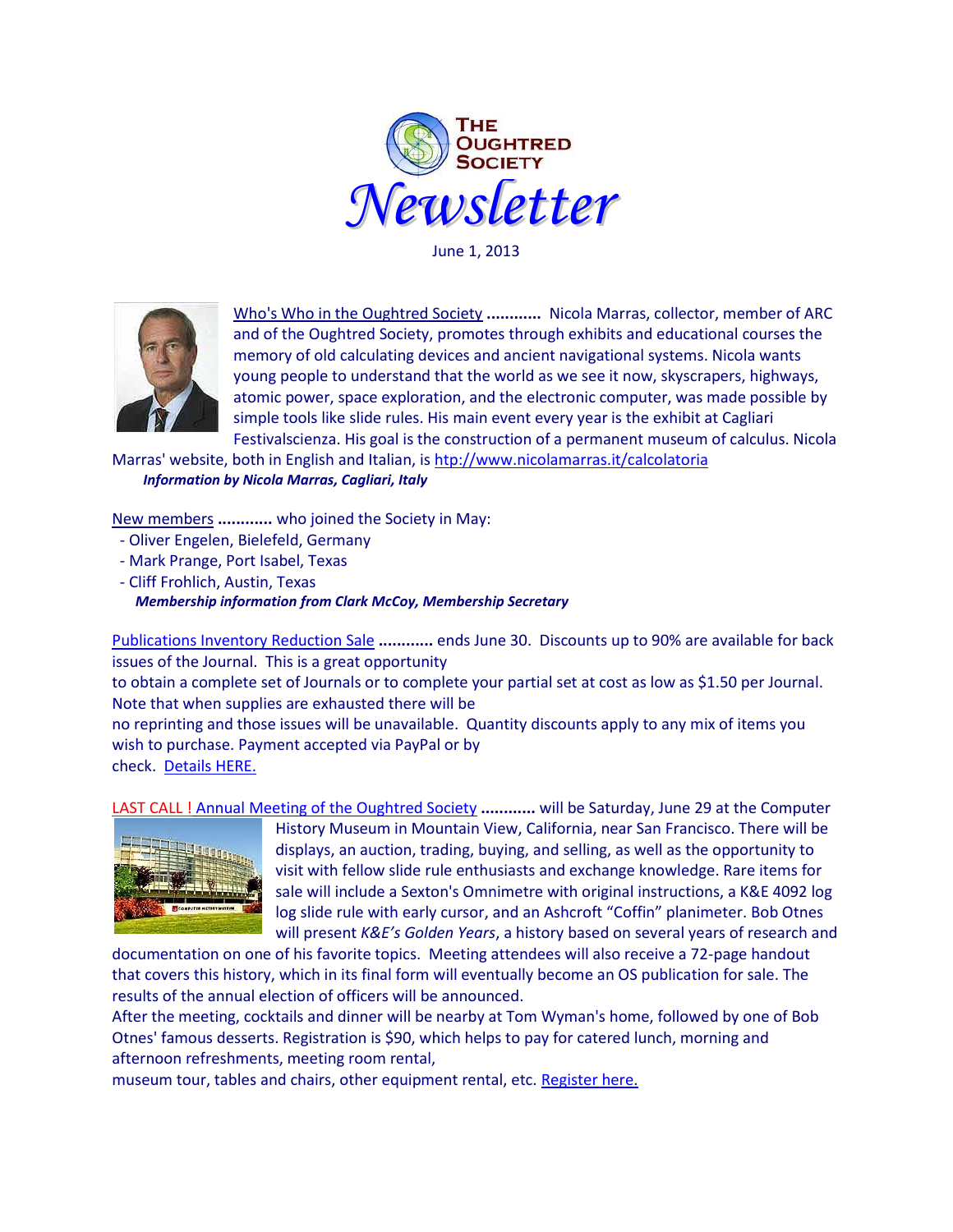[The Oughtred Society Rarities Gallery](http://osgalleries.org/os/completegallery.cgi) **............** now has 254 items.



Many rare and interesting items have been added by our fellow members. You are invited to send us a list of your rare items so we can work with you to add them to the Gallery. Fellow members Richard Davis and Jodie Hobson will assist you. Send t[o oughtredsociety@comcast.net](oughtredsociety@comcast.net)

The Journal of the Oughtred Society **............** can use more Assistant Editors, whose function is to edit submitted articles using the JOS Editor Guidelines. Assistant Editors have each been editing 1 to 3 articles per issue, but the work load would decrease with more editors. Editing an article typically takes 1 to

2 hours. If you would like to join the JOS staff and work on the Journal, send an Email to david for os@att.net to contact David Sweetman, Editor.

Notable eBay sales in May **............**

Faber-Castell 366 System Schumacher slide rule. \$1099.



Fuller's Calculator Slide Rule. Looks nice. Only \$499.



Pickett 110ES circular slide rule. \$341. Pickett N535ES electronics slide rule. \$269. Aristo 869 pocket Studiolog slide rule. \$204.

You are invited **............** to write an article for the Journal. Take a look at this new document: *Yes, [You Can Write for the Journal of the Oughtred Society.](http://www.oughtred.org/jos/Writing_For_JOS_revA.pdf)*